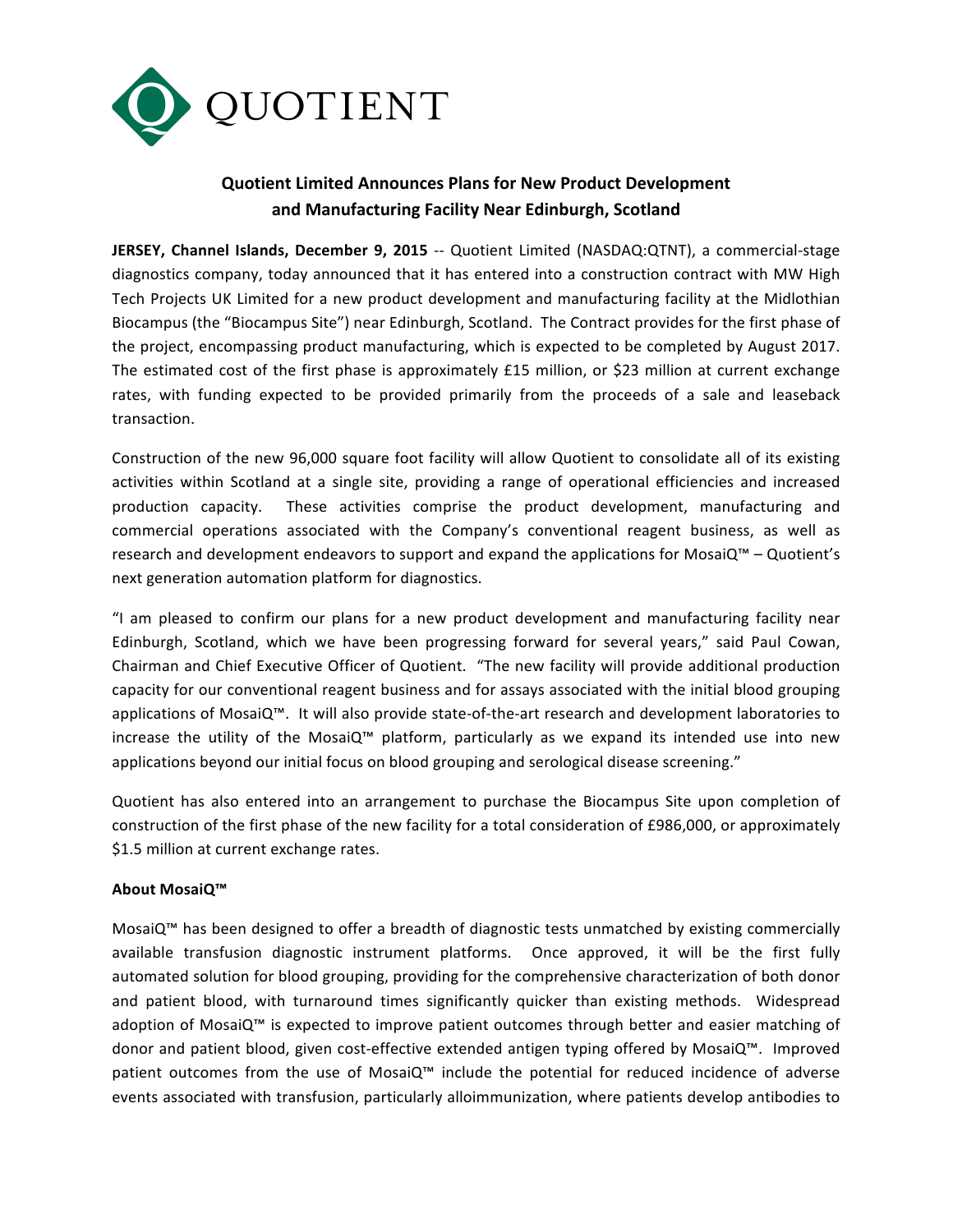foreign antigens introduced through transfused blood. MosaiQ™ will also offer the opportunity for substantial cost savings and a range of operational efficiencies for donor and patient testing laboratories, including:

- elimination of the need for routine manual testing typically undertaken by highly skilled technicians;
- simplification of required consumables and testing processes;
- consolidation of multiple instrument platforms in donor testing laboratories;
- significant reduction in sample volume requirements;
- reduction in the number of patient/donor samples required, consumables and reagent waste; and
- more streamlined processes for matching donor units to patients.

Quotient expects to develop additional applications for MosaiQ™ once the initial blood grouping and serological disease screening applications enter field trials, which are scheduled to commence in the first half of calendar 2016.

## **About Quotient Limited**

Quotient is a commercial-stage diagnostics company committed to reducing healthcare costs and improving patient care through the provision of innovative tests within established markets. With an initial focus on blood grouping and serological disease screening, Quotient is developing its proprietary MosaiQ<sup>TM</sup> technology platform to offer a breadth of tests that is unmatched by existing commercially available transfusion diagnostic instrument platforms. The company's operations are based in Edinburgh, Scotland; Eysins, Switzerland and Newtown, Pennsylvania.

## **Forward-Looking Statements**

This news release contains forward-looking statements within the meaning of Section 27A of the Securities Act of 1933 and Section 21E of the Securities Exchange Act of 1934 and the Private Securities Litigation Reform Act of 1995. These forward-looking statements include statements regarding our expectations of continued growth, the development, regulatory approval, commercialization and impact *of* MosaiQ<sup>™</sup> and other new products and our expectations regarding the timing, cost and funding of the *construction* of our new product development and manufacturing facility. Such statements are based on *current assumptions that involve risks and uncertainties that could cause actual outcomes and results to* differ materially. These risks and uncertainties, many of which are beyond our control, include delays or *denials of regulatory approvals or clearances for products or applications; market acceptance of our products; the impact of competition; the impact of facility expansions and expanded product*  development, clinical, sales and marketing activities on operating expenses; delays or other unforeseen problems with respect to manufacturing, product development or field trial studies; adverse results in *connection* with any ongoing or future legal proceeding; continued or worsening adverse conditions in